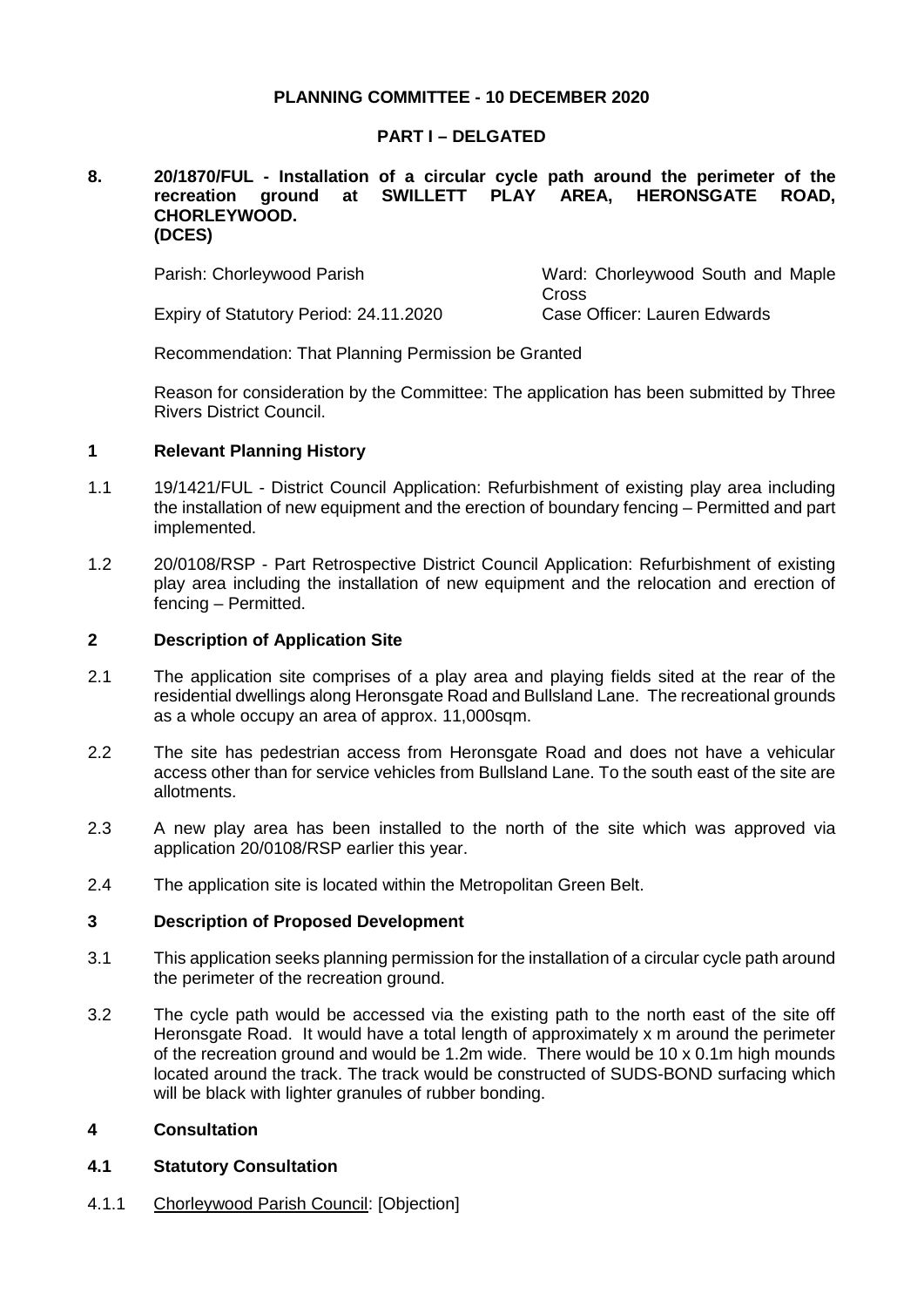*The Committee have Concerns with this planning application on the following grounds:- Should the plans change or our Objections have been addressed, please advise the Parish Council so our comments can be amended.*

*There are concerns relating to the impact on the root protection zone of existing trees and it is requested that an Arboricultural Impact Assessment is submitted so the impact of the proposal on existing trees can be understood.*

*Request that the letters of concerns from neighbouring residents are taken into account and addressed.*

- 4.1.2 National Grid: No response received.
- 4.1.3 Landscape Officer: [Objection]

*The application has included a document entitled 'method statement for tree protection'.*

*The document lacks sufficient detail to be of any practical use, and does little to support the application. It cites recommendations which state that equipment should be located outside the root protection area (RPA) of existing trees, but does not provide the RPA of any trees. The track appears to have been placed outside the generic crown spread, not the actual crown spread, of trees, so offers little in the way of meaningful protection.*

*If the applicant is unwilling to calculate the RPAs of existing trees, then the track would need to be a minimum of 15m from the trunk of any tree, to avoid RPA encroachment. It is usual for the location and specification of tree protection fencing to be submitted as part of the application, but providing there are no RPA encroachments this detail could be provided as a pre-commencement condition.*

*In light of the above, and lack of information demonstrating that there is no RPA encroachment, or suitable distance from accurately positioned trees, I am compelled to raise objections at the current time.*

Officer comment: As discussed below, the Landscape Officer has now visited the site and has been able to confirm that all works would be outside of the Root Protection Areas.

# **4.2 Public/Neighbour Consultation**

- 4.2.1 Number consulted: 36
- 4.2.2 No of responses received: 6 (Objections)
- 4.2.3 Summary of response received:
	- Play area has already taken up part of the field
	- Play area is now much busier
	- No parking
	- Cycle path will take away field
	- Concerns it will encourage skateboards/ electric scooters
	- **Dangerous**
	- Queries regarding new locations for benches
	- Noise
	- Safety concerns
	- Cycle track not needed
	- Track will make other activities difficult
	- Construction disruption
	- Cost vs need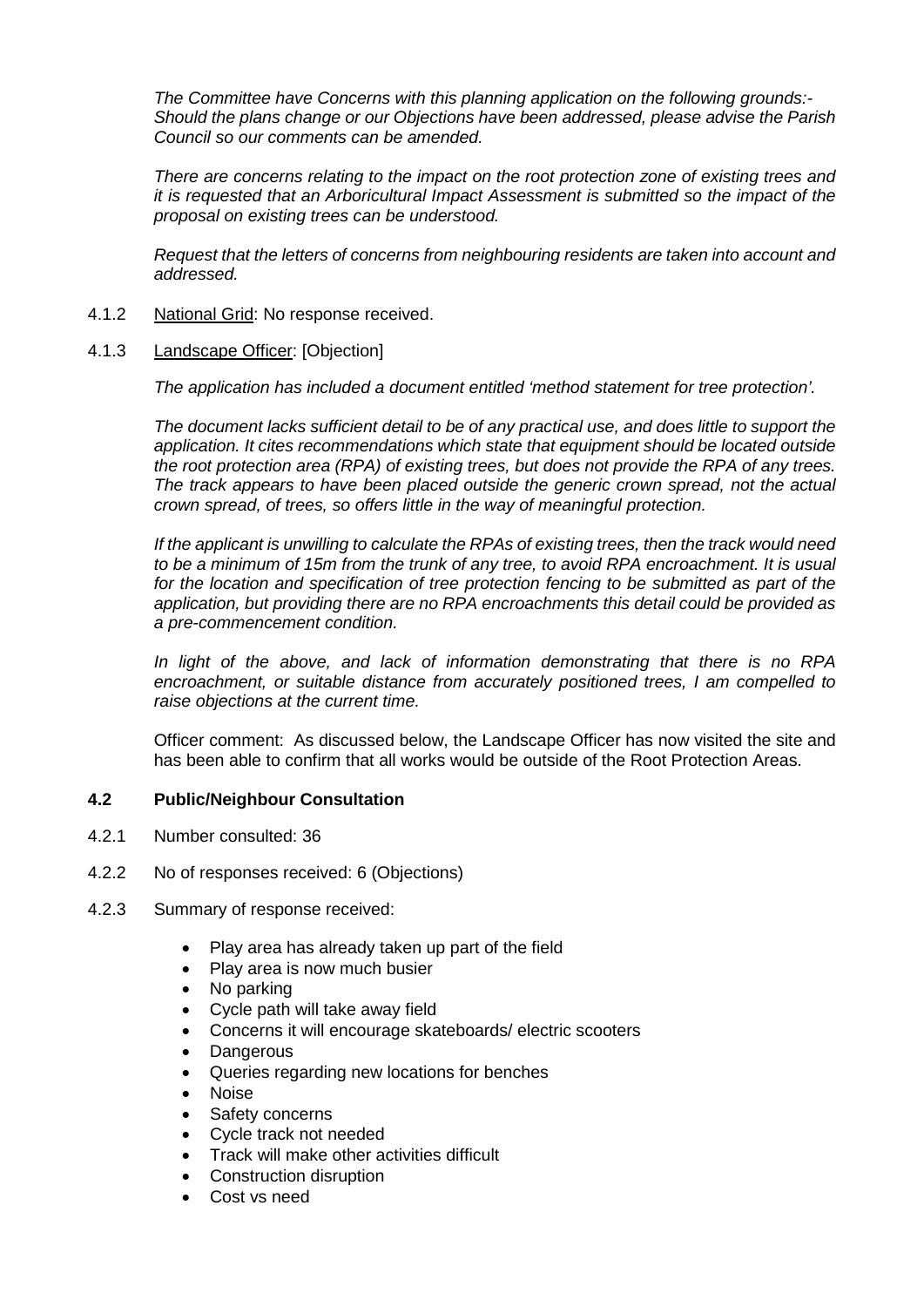- Queries regarding quality of the track and ongoing maintenance
- Footpath not shown correctly on site plan
- 4.2.4 Site Notice: Expired 16.11.2020 Press notice: 30.10.2020

## **5 Reason for Delay**

5.1 Not applicable.

## **6 Relevant Planning Policy, Guidance and Legislation**

#### 6.1 National Planning Policy Framework and National Planning Practice Guidance

In 2019 the new National Planning Policy Framework was published. This is read alongside the National Planning Practice Guidance (NPPG). The determination of planning applications is made mindful of Central Government advice and the Local Plan for the area. It is recognised that Local Planning Authorities must determine applications in accordance with the statutory Development Plan, unless material considerations indicate otherwise, and that the planning system does not exist to protect the private interests of one person against another. The NPPF is clear that "existing policies should not be considered out-of-date simply because they were adopted or made prior to the publication of this Framework. Due weight should be given to them, according to their degree of consistency with this Framework".

The NPPF states that 'good design is a key aspect of sustainable development, creates better places in which to live and work and helps make development acceptable to communities'. The NPPF retains a presumption in favour of sustainable development. This applies unless any adverse impacts of a development would 'significantly and demonstrably' outweigh the benefits.

## 6.2 The Three Rivers Local Development Plan

The application has been considered against the policies of the Local Plan, including the Core Strategy (adopted October 2011), the Development Management Policies Local Development Document (adopted July 2013) and the Site Allocations Local Development Document (adopted November 2014) as well as government guidance. The policies of Three Rivers District Council reflect the content of the NPPF.

The Core Strategy was adopted on 17 October 2011 having been through a full public participation process and Examination in Public. Relevant policies include Policies CP1, CP9, CP10, CP11, CP12 and PSP2.

The Development Management Policies Local Development Document (DMLDD) was adopted on 26 July 2013 after the Inspector concluded that it was sound following Examination in Public which took place in March 2013. Relevant policies include DM2, DM6, DM8, DM9, DM11 and DM13 and Appendix 5.

The Site Allocations Local Development Document (SALDD) was adopted on 25 November 2014 having been through a full public participation process and Examination in Public. Policy SA5 is also relevant.

At a meeting of Full Council on Tuesday 20 October 2020, the Council agreed that the Chorleywood Neighbourhood Development Plan (Referendum Version, August 2020) should proceed to referendum on 6 May 2021 (as required by Local Government and Police and Crime Commissioner (Coronavirus) (Postponement of Elections and Referendums) (England and Wales) Regulations 2020). A Decision Statement was subsequently published on 21 October. In accordance with Planning Practice Guidance relating to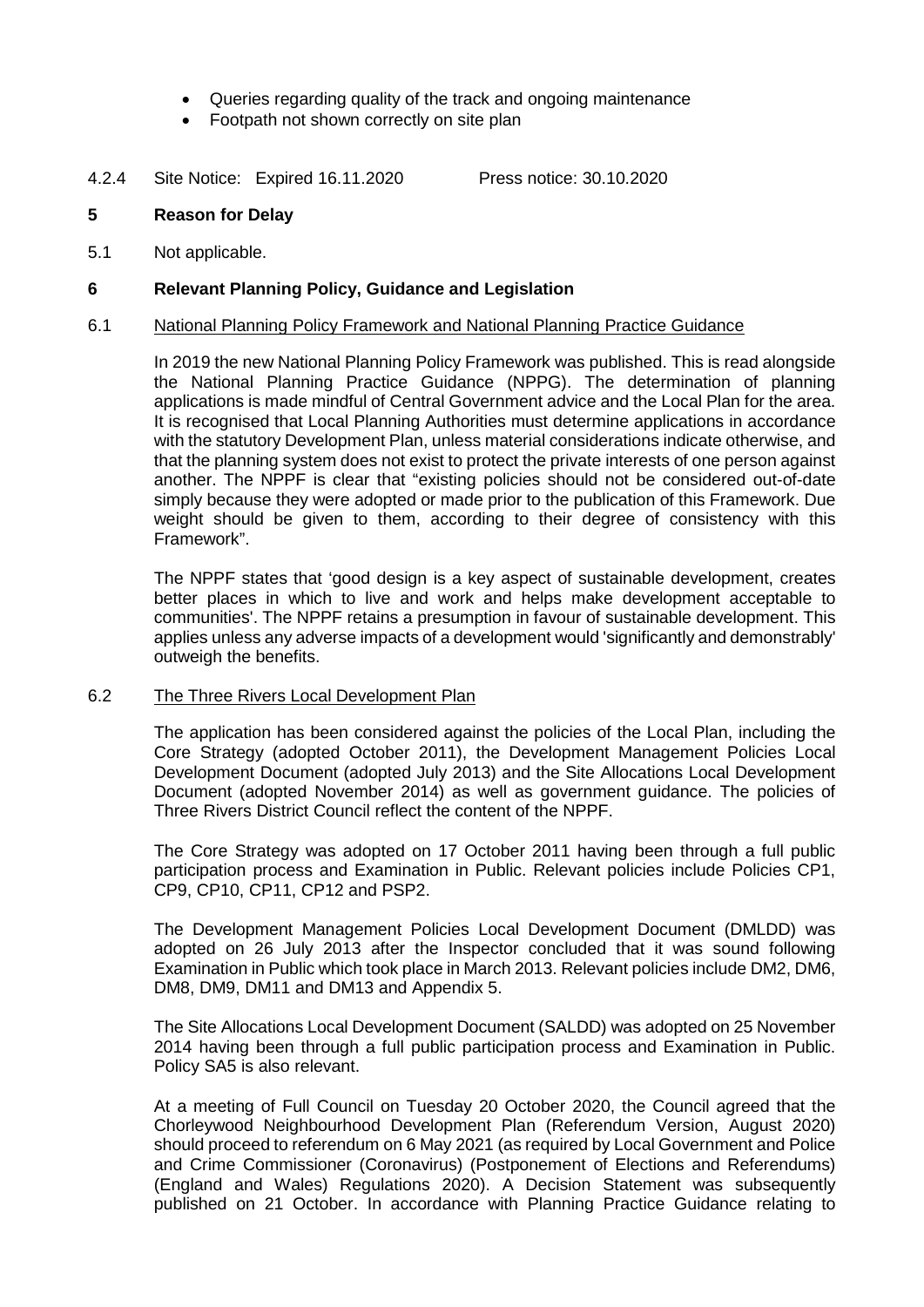Neighbourhood Planning, the Chorleywood Neighbourhood Development Plan can now be given significant weight in decision making, so far as the plan is material to the application. Policy 2 is relevant.

## 6.3 Other

Open Space, Amenity and Children's Play space Supplementary Planning Document (December 2007).

The Community Infrastructure Levy (CIL) Charging Schedule (adopted February 2015).

The Localism Act received Royal Assent on 15 November 2011. The growth and Infrastructure Act achieved Royal Assent on 25 April 2013.

The Wildlife and Countryside Act 1981 (as amended), the Conservation of Habitats and Species Regulations 2010, the Natural Environment and Rural Communities Act 2006 and the Habitat Regulations 1994 may also be relevant.

# **7 Planning Analysis**

# 7.1 Principle of Development

- 7.1.1 Strategic Objective 11 of the Core Strategy is to provide accessible and varied opportunities for leisure, arts, sport and recreational activities in order to promote healthy lifestyles and identifies that the provision of suitable open space, children's play space and sports facilities can increase opportunities to exercise as part of a healthy lifestyle.
- 7.1.2 Policy DM11 of the Development Management Policies document refers specifically to Open Space, Sport and Recreation Facilities and Children's Play space and states that open spaces, sports and recreation facilities and children's play spaces perform important functions within communities and contribute significantly to quality of life. The Policy advises that proposals for new open space, sport and recreation facilities and children's play space will be encouraged if located in the main urban areas subject to the protection of the character of the area and amenity.
- 7.1.3 The site is within a designated open space and Policy SA5 of the Site Allocations document sets out that sites allocated as open space will generally be safeguarded as open spaces. The proposed cycle track would be an appropriate use on an existing open space. It is not considered that the development would result in change of use of the land.
- 7.1.4 The proposed cycle track would serve the local community and would improve and enhance an existing play and open space area. Impact on character and amenity are discussed in the relevant sections below but in principle, the proposed development would be in accordance with Core Strategy Strategic Objective 11 and Policy PSP2 of the Core Strategy (adopted Oct 2011) and Policy DM11 of the Development Management Policies LDD (adopted July 2013).

## 7.2 Green Belt

- 7.2.1 The application site is within the Metropolitan Green Belt. Local and National Planning policies seek to maintain the openness of the Green Belt. Policy DM2 states that the fundamental aim of Green Belt policy is to prevent urban sprawl by keeping land permanently open, "the most important attributes of Green Belts is their openness".
- 7.2.2 Paragraph 143 of the NPPF states that inappropriate development is, by definition, harmful to the Green Belt and should not be approved except in very special circumstances. Paragraph 145 of the NPPF states that local authorities should regard the construction of new buildings as in appropriate. Exceptions to this include the provision of appropriate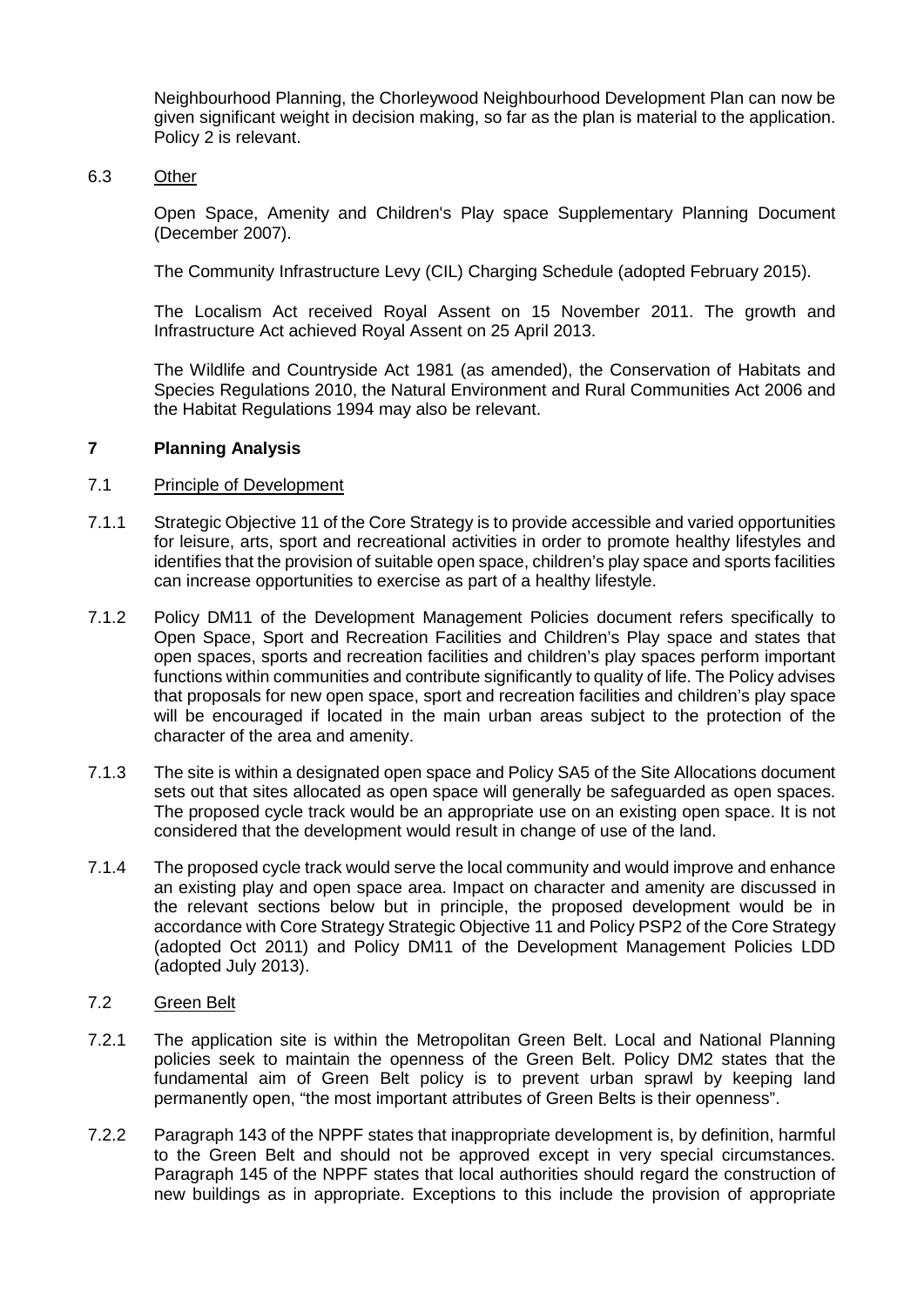facilities for outdoor sport and outdoor recreation as long as the facilities preserve the openness of the Green Belt and do not conflict with the purposes of the land within it.

- 7.2.3 Policy DM2 states that; "within the Green Belt, except in very special circumstances, approval will not be given for new buildings other than (for example), (ii) 'essential facilities for outdoor sport and recreation; for cemeteries, and for other uses of land which preserve the openness of the Green Belt and which do not conflict with purposes of including land in it'.
- 7.2.4 The proposal would provide a cycle track within an existing recreation ground, and it is therefore considered to be compliant with Policy DM2 as it would be providing a facility for sport and recreation. No significant level changes are proposed. In terms of preserving the openness of the Green Belt; whilst the track would result in the introduction of a more urbanising feature within the existing open field, it would still be viewed in the context of the existing play area. Nevertheless the provision of play areas and outdoor recreation is considered an appropriate use within the Green Belt. It would not adversely affect the openness of the Green Belt.
- 7.2.5 It is not considered that the proposed play area would conflict with any of the purposes of Green Belt land as outlined with Paragraph 134 of the NPPF. Furthermore, it is considered that the openness of the Metropolitan Green Belt would be maintained. The development is considered to accord with Local and National Planning policies that seek to protect the openness and visual amenities of the Metropolitan Green Belt.

## 7.3 Impact on Character and Street Scene

- 7.3.1 Policy CP1 of the Core Strategy (adopted October 2011) seeks to promote buildings of a high enduring design quality that respect local distinctiveness and Policy CP12 of the Core Strategy (adopted October 2011) relates to design and states that in seeking a high standard of design the Council will expect development proposals to 'have regard to the local context and conserve or enhance the character, amenities and quality of an area'. Development should make efficient use of land but should also respect the 'distinctiveness of the surrounding area in terms of density, character, layout and spacing, amenity, scale, height, massing and use of materials'; 'have regard to the local context and conserve or enhance the character, amenities and quality of an area' and 'incorporate visually attractive frontages to adjoining streets and public spaces'.
- 7.3.2 Policy 11 of the Chorleywood Neighbourhood plan notes that the Swillett Recreation Ground is designated as Local Green Space and development will be managed in accordance with polices for manage development within the Green Belt and should take into account the setting of the Local Green Space and the Special Characteristics of the Area.
- 7.3.3 Whilst the proposed cycle track would result in the provision of additional hard surfacing this would not appear at odds within the setting of a recreation ground. As such it is not considered that it would result in harm in this respect.
- 7.3.4 The proposal is therefore considered acceptable in accordance with Core Strategy Policies CP1 and CP12.

## 7.4 Impact on amenity of neighbours

- 7.4.1 Policy CP12 of the Core Strategy states that development should 'protect residential amenities by taking into account the need for adequate levels and disposition of privacy, prospect, amenity and garden space'
- 7.4.2 Policy DM9 outlines that planning permission will not be granted for developments which have an unacceptable impact on existing developments by virtue of noise disturbance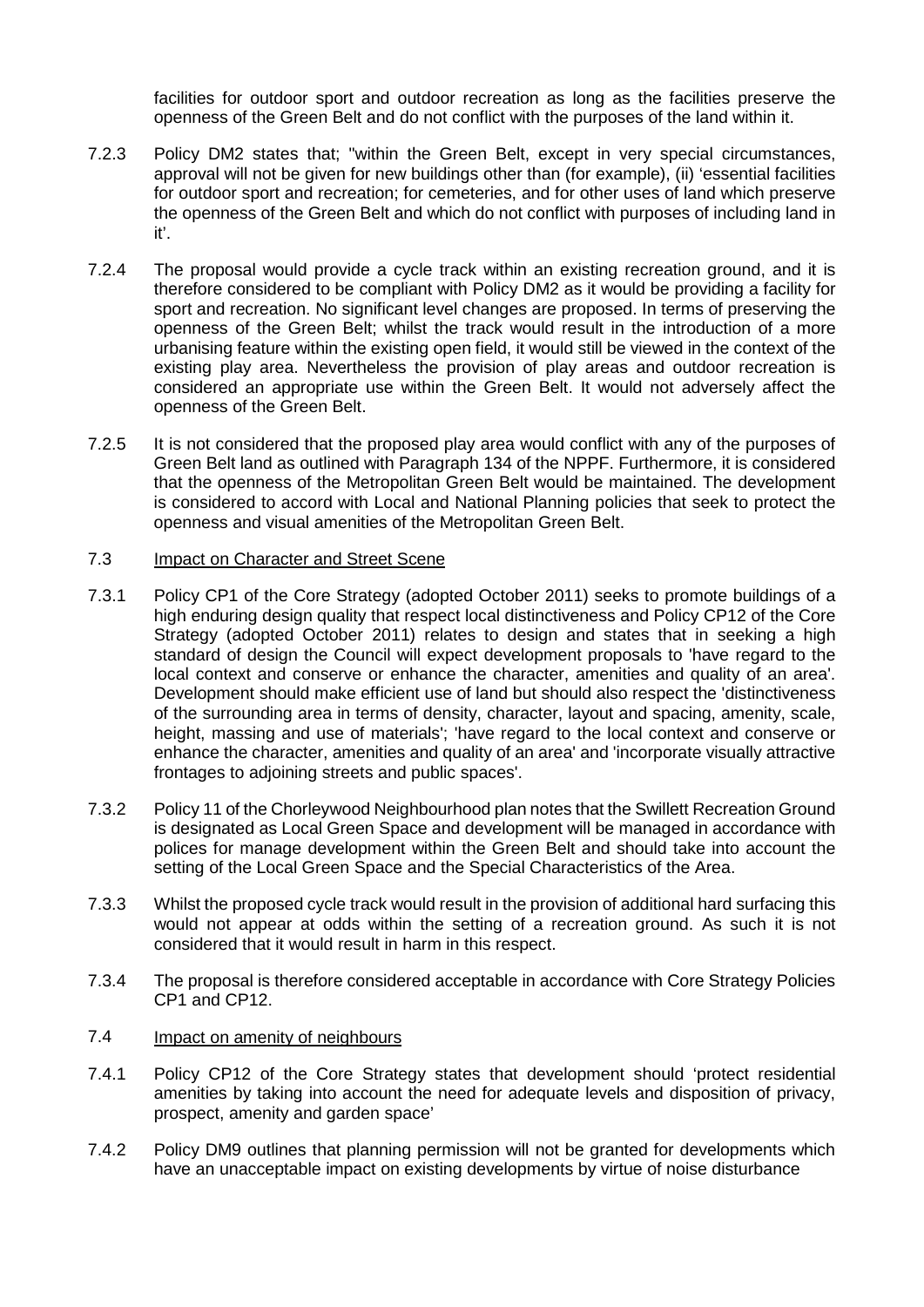- 7.4.3 The proposed cycle track would be set in a minimum of 2.7m from the rear boundaries of the neighbours along Bullsland Lane, the majority of these neighbours have rear gardens over 15m in depth. These neighbours have fencing or hedging across their rear boundaries providing some screening. It is acknowledged that the cycle track may encourage additional usage of the recreation ground however the proposal would not result in any change of use of the land. As such whilst there may be some intensification of use it is not considered to result in such additional disturbance so as to result in demonstrable harm to neighbouring amenity.
- 7.4.4 No lighting has been shown around the track and as such this would limit when the facility could be used and its peak hours of use will be during the hours of daylight.
- 7.4.5 The proposal would therefore be acceptable in this regard in accordance with Core Strategy Policy CP12.
- 7.5 Wildlife and Biodiversity
- 7.5.1 Section 40 of the Natural Environment and Rural Communities Act 2006 requires Local Planning Authorities to have regard to the purpose of conserving biodiversity. This is further emphasised by regulation 3(4) of the Habitat Regulations 1994 which state that Councils must have regard to the strict protection for certain species required by the EC Habitats Directive.
- 7.5.2 The protection of biodiversity and protected species is a material planning consideration in the assessment of applications in accordance with Policy CP9 of the Core Strategy (adopted October 2011) and Policy DM6 of the DMLDD. National Planning Policy requires Local Authorities to ensure that a protected species survey is undertaken for applications that may be affected prior to determination of a planning application.
- 7.5.3 The application has been submitted with a Biodiversity Checklist. The proposed track would be located on an existing recreational field which is mowed and maintained regularly and as such the proposed development would not result in any harm in this respect. As such, the proposed development is not considered to result in any impact on local biodiversity and therefore the application is acceptable in accordance with Policy CP12 of the Core Strategy and Policy DM6 of the Development Management Policies LDD.

# 7.6 Trees and Landscaping

- 7.6.1 The application site includes a number of mature trees however there are no trees with a TPO on or near the site. Policy DM6 of the Development Management Policies LDD advises that proposals for new development proposals are expected to retain as many trees and hedgerows as possible, particularly those of local amenity and nature conservation value and that development proposals should demonstrate that existing trees, hedgerows and woodlands will be safeguarded and managed during and after development.
- 7.6.2 Following their initial comments, the Landscape Officer has now made a site visit and has been able to confirm that the track will be wholly outside of the root protection area of all adjacent trees. As such the proposed development would not result in any harm to the long term health of any trees. A plan has been submitted indicating temporary fencing to protect the trees during construction and a condition will also be added to require this to be implemented and maintained during works.

## 7.7 Highways, Access and Parking

7.7.1 Core Strategy Policy CP10 requires development to demonstrate that it will provide a safe and adequate means of access and to make adequate provision for all users, including car parking. Policy DM13 and Appendix 5 of the Development Management Policies document set out parking standards.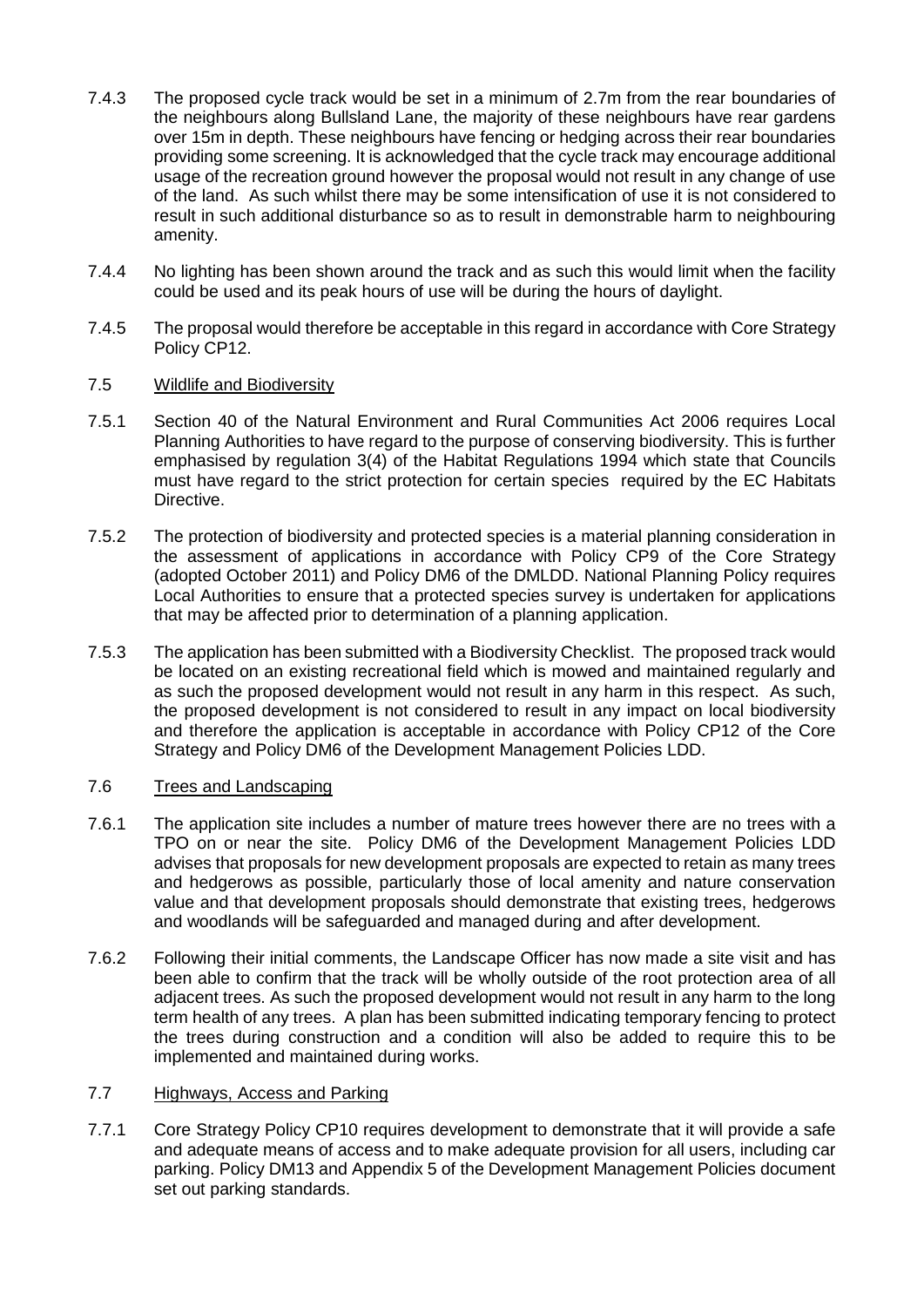- 7.7.2 The proposal would not generate additional parking requirement. Whilst there is no existing onsite parking there would be no greater requirement than for the current play area.
- 7.7.3 Therefore, the proposal would be acceptable in accordance with Core Strategy Policy CP10 and Policy DM13 and Appendix 5 of the Development Management Policies LDD.

# 7.8 Safety and Accessibility

- 7.8.1 Policy CP12 of the Core Strategy states that development should design out opportunities for crime and anti-social behaviour through the incorporation of appropriate measures to minimise the risk of crime and create safe and attractive places, and that it should be accessible to all potential users.
- 7.8.2 The track would be constructed of SUDs-bond surfacing which is considered appropriate and would be maintained by the Council's ground maintenance team.
- 7.8.3 No objection is therefore raised to the proposed development in terms of safety and accessibility and it is considered acceptable in accordance with Core Strategy Policy CP12.

## 7.9 Flood Risk and Drainage

- 7.9.1 The application site is located within Flood Zone 1. Core Strategy Policy CP1 sets out that development should avoid areas at risk from flooding. Policy DM8 of the Development Management Policies document sets out that in accordance with National Policy, the Council will only permit development if it is demonstrated that there will be no adverse impact on areas at risk of flooding. Development will only be permitted where it would not be subject to unacceptable risk of flooding and would not unacceptably exacerbate the risk of flooding elsewhere.
- 7.9.2 Given that the cycle track will be constructed on a permeable material it is not considered that it would result in harm in this respect.

## **8 Recommendation**

- 8.1 That PLANNING PERMISSION BE GRANTED and is subject to the following conditions:
	- C1 The development hereby permitted shall be begun before the expiration of three years from the date of this permission.

Reason: In pursuance of Section 91(1) of the Town and Country Planning Act 1990 and as amended by the Planning and Compulsory Purchase Act 2004.

C2 The development hereby permitted shall be carried out in accordance with the following approved plans: TRDC 001 (Location Plan), TRDC 002 (Proposed cycle path plan), TRDC 003 (Proposed Mound Section), TRDC 004 (Proposed cycle path) and TRDC 005 (Tree Plan)

Reason: For the avoidance of doubt, in the proper interests of planning and to maintain the openness of the Metropolitan Green Belt; in accordance with Policies PSP2, CP1, CP9, CP11 and CP12 of the Core Strategy (adopted October 2011) and Policies DM2, DM6, DM8, DM9 and DM11 of the Development Management Policies LDD (adopted July 2013).

C3 Prior to the commencement of any works on site the tree protection measures shall be installed in accordance with the locations shown on TRDC 005 (Tree Plan).

The protective measures, including fencing, shall be undertaken in full accordance with the approved scheme before any equipment, machinery or materials are brought on to the site for the purposes of development, and shall be maintained until all equipment, machinery and surplus materials have been removed from the site. Nothing shall be stored or placed within any area fenced in accordance with this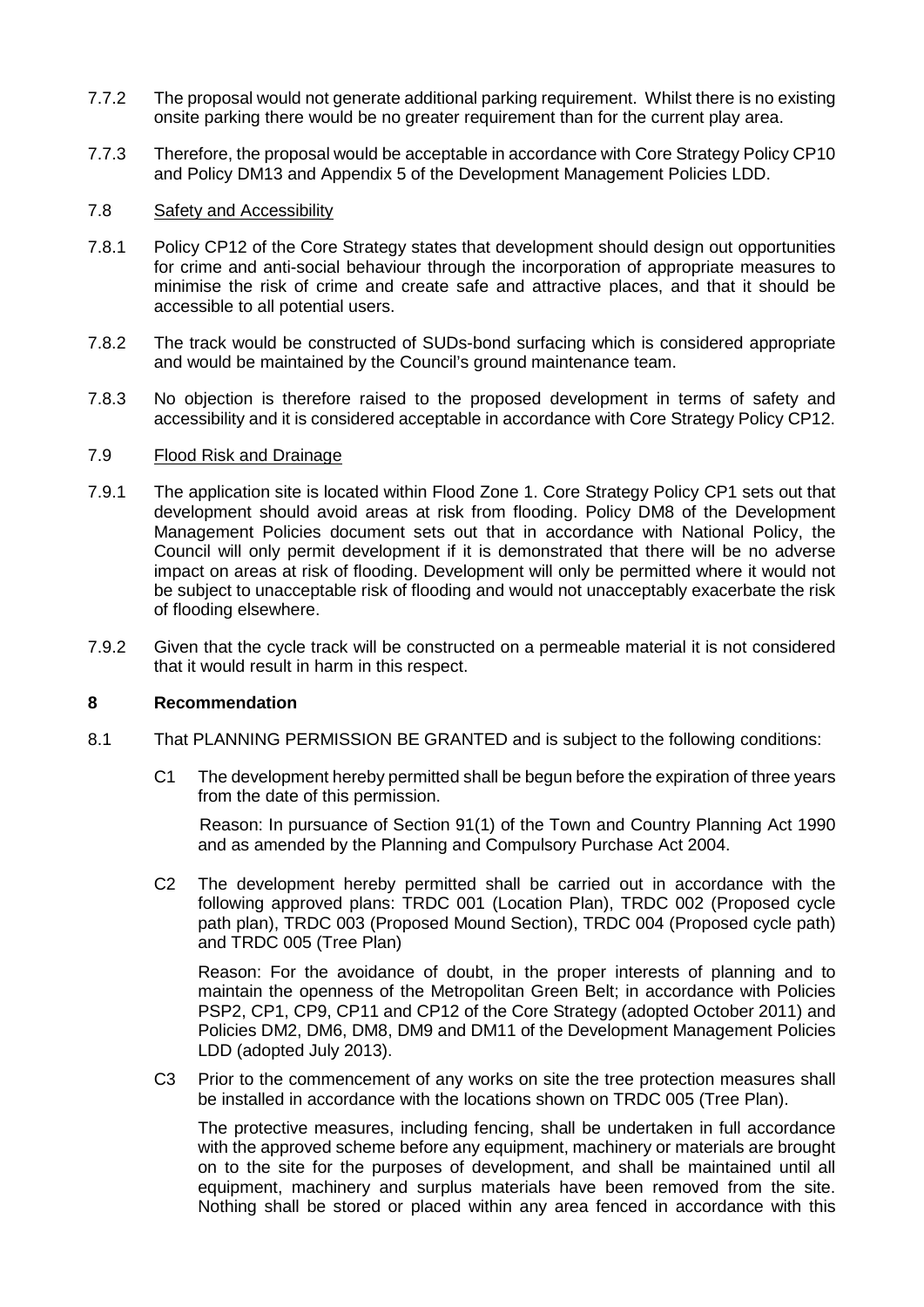condition and the ground levels within those areas shall not be altered, nor shall any excavation be made. No fires shall be lit or liquids disposed of within 10.0m of an area designated as being fenced off or otherwise protected in the approved scheme.

Reason: This condition is a pre commencement condition to ensure that no development takes place until appropriate measures are taken to prevent damage being caused to trees during construction, to protect the visual amenities of the trees, area and to meet the requirements of Policies CP1 and CP12 of the Core Strategy (adopted October 2011) and Policy DM6 of the Development Management Policies LDD (adopted July 2013).

## 8.2 **Informatives**:

I1 With regard to implementing this permission, the applicant is advised as follows:

All relevant planning conditions must be discharged prior to the commencement of work. Requests to discharge conditions must be made by formal application. Fees are £116 per request (or £34 where the related permission is for extending or altering a dwellinghouse or other development in the curtilage of a dwellinghouse). Please note that requests made without the appropriate fee will be returned unanswered.

There may be a requirement for the approved development to comply with the Building Regulations. Please contact Hertfordshire Building Control (HBC) on 0208 207 7456 or at buildingcontrol@hertfordshirebc.co.uk who will be happy to advise you on building control matters and will protect your interests throughout your build project by leading the compliance process. Further information is available at www.hertfordshirebc.co.uk.

Community Infrastructure Levy (CIL) - Your development may be liable for CIL payments and you are advised to contact the CIL Officer for clarification with regard to this. It is a requirement under Regulation 67 (1), Regulation 42B(6) (in the case of residential annexes or extensions), and Regulation 54B(6) (for self-build housing) of The Community Infrastructure Levy Regulations 2010 (As Amended) that a Commencement Notice (Form 6) is submitted to Three Rivers District Council as the Collecting Authority no later than the day before the day on which the chargeable development is to be commenced. DO NOT start your development until the Council has acknowledged receipt of the Commencement Notice. Failure to do so will mean you will lose the right to payment by instalments (where applicable), lose any exemptions already granted, and a surcharge will be imposed.

Care should be taken during the building works hereby approved to ensure no damage occurs to the verge or footpaths during construction. Vehicles delivering materials to this development shall not override or cause damage to the public footway. Any damage will require to be made good to the satisfaction of the Council and at the applicant's expense.

Where possible, energy saving and water harvesting measures should be incorporated. Any external changes to the building which may be subsequently required should be discussed with the Council's Development Management Section prior to the commencement of work.

- I2 The applicant is reminded that the Control of Pollution Act 1974 allows local authorities to restrict construction activity (where work is audible at the site boundary). In Three Rivers such work audible at the site boundary, including deliveries to the site and running of equipment such as generators, should be restricted to 0800 to 1800 Monday to Friday, 0900 to 1300 on Saturdays and not at all on Sundays and Bank Holidays.
- I3 The Local Planning Authority has been positive and proactive in its consideration of this planning application, in line with the requirements of the National Planning Policy Framework and in accordance with the Town and Country Planning (Development